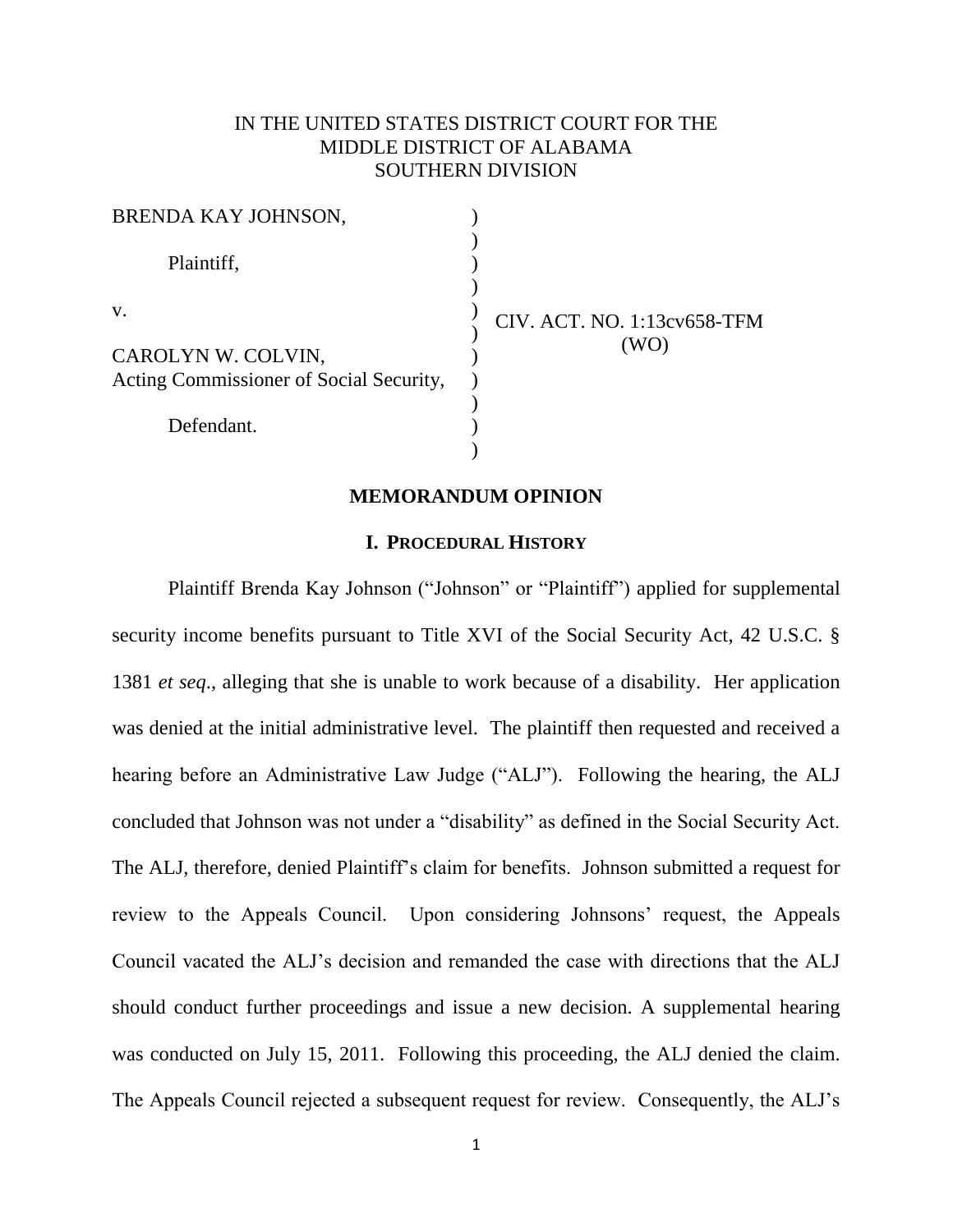decision became the final decision of the Commissioner of Social Security ("Commissioner").<sup>1</sup> *See Chester v. Bowen*, 792 F.2d 129, 131 (11th Cir. 1986). Pursuant to 28 U.S.C. § 636(c), the parties have consented to entry of final judgment by the United States Magistrate Judge. The case is now before the court for review pursuant to 42 U.S.C.  $\S$  405(g) and 1631(c)(3). Based on the court's review of the record in this case and the parties' briefs, the court concludes that the Commissioner's decision should be AFFIRMED.

#### **II. STANDARD OF REVIEW**

Under 42 U.S.C. §  $423(d)(1)(A)$ , a person is entitled to disability benefits when

the person is unable to

 $\overline{\phantom{a}}$ 

engage in any substantial gainful activity by reason of any medically determinable physical or mental impairment which can be expected to result in death or which has lasted or can be expected to last for a continuous period of not less than 12 months . . .

To make this determination, the Commissioner employs a five-step, sequential

evaluation process. See 20 C.F.R. §§ 404.1520, 416.920.

(1) Is the person presently unemployed?

(2) Is the person's impairment severe?

(3) Does the person's impairment meet or equal one of the specific

impairments set forth in 20 C.F.R. Pt. 404, Subpt. P, App. 1?

(4) Is the person unable to perform his or her former occupation?

(5) Is the person unable to perform any other work within the economy?

An affirmative answer to any of the above questions leads either to the next question, or, on steps three and five, to a finding of disability. A negative answer to any question, other than step three, leads to a determination of "not disabled."

<sup>&</sup>lt;sup>1</sup> Pursuant to the Social Security Independence and Program Improvements Act of 1994, Pub.L. No. 103-296, 108 Stat. 1464, the functions of the Secretary of Health and Human Services with respect to Social Security matters were transferred to the Commissioner of Social Security.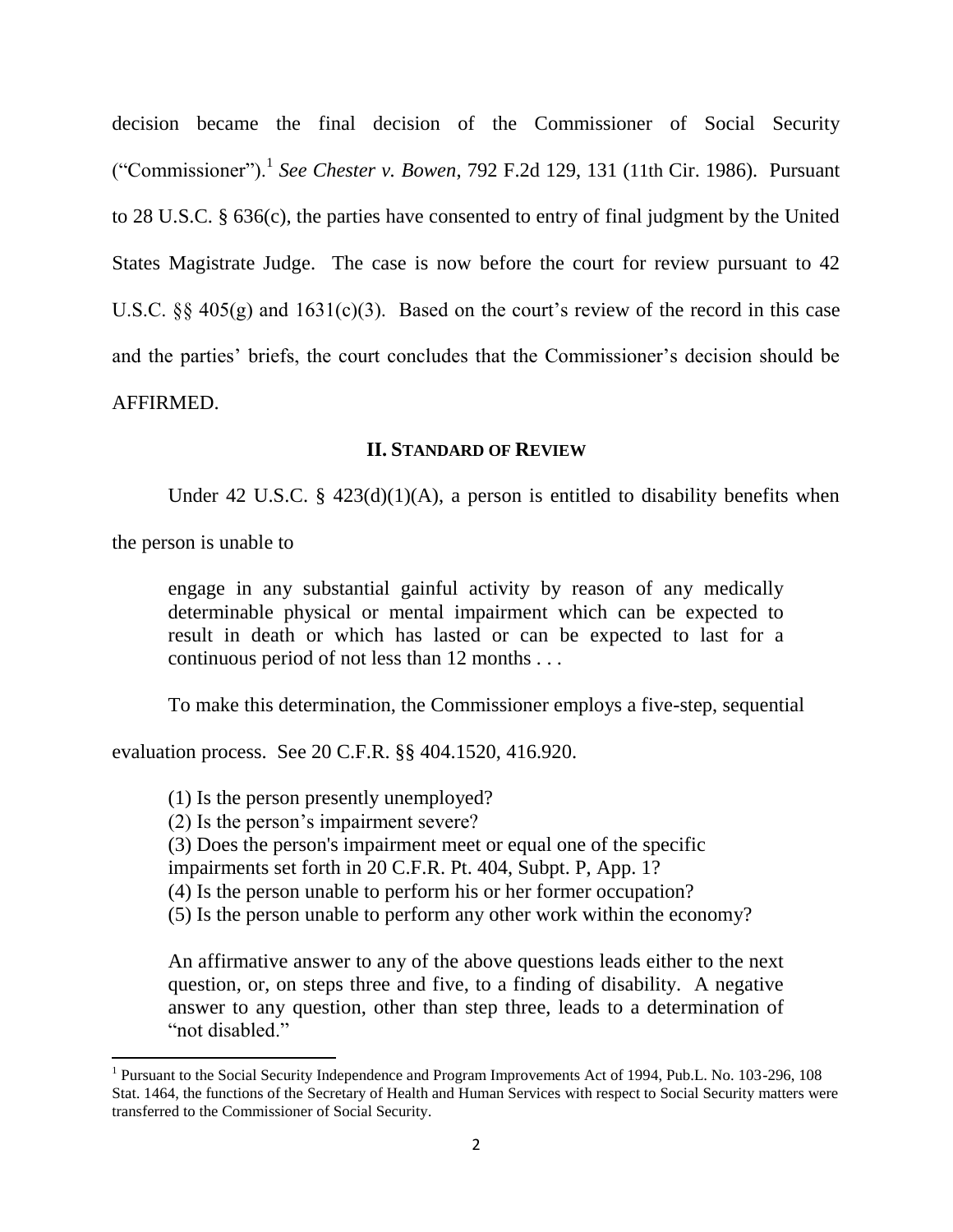*McDaniel v. Bowen*, 800 F.2d 1026, 1030 (11th Cir. 1986).<sup>2</sup>

The standard of review of the Commissioner's decision is a limited one. This court must find the Commissioner's decision conclusive if it is supported by substantial evidence. 42 U.S.C. § 405(g); *Graham v. Apfel*, 129 F.3d 1420, 1422 (11th Cir. 1997). "Substantial evidence is more than a scintilla, but less than a preponderance. It is such relevant evidence as a reasonable person would accept as adequate to support a conclusion." *Richardson v. Perales*, 402 U.S. 389, 401 (1971). A reviewing court may not look only to those parts of the record which supports the decision of the ALJ but instead must view the record in its entirety and take account of evidence which detracts from the evidence relied on by the ALJ. *Hillsman v. Bowen*, 804 F.2d 1179 (11th Cir. 1986).

[The court must] . . . scrutinize the record in its entirety to determine the reasonableness of the [Commissioner's] . . . factual findings . . . No similar presumption of validity attaches to the [Commissioner's] . . . legal conclusions, including determination of the proper standards to be applied in evaluating claims.

*Walker v. Bowen*, 826 F.2d 996, 999 (11th Cir. 1987).

## **III. THE ISSUES**

## **A. Introduction**

 $\overline{\phantom{a}}$ 

Johnson was 49 years old when she applied for supplemental security income and has an eighth grade education. (R. 95). She has prior work experience as a poultry dresser and security guard. (R. 86). Johnson alleges that she became disabled on June 1,

<sup>&</sup>lt;sup>2</sup> *McDaniel v. Bowen*, 800 F.2d 1026 (11th Cir. 1986) is a supplemental security income case (SSI). The same sequence applies to disability insurance benefits. Cases arising under Title II are appropriately cited as authority in Title XVI cases. *See e.g. Ware v. Schweiker*, 651 F.2d 408 (5th Cir. 1981) (Unit A).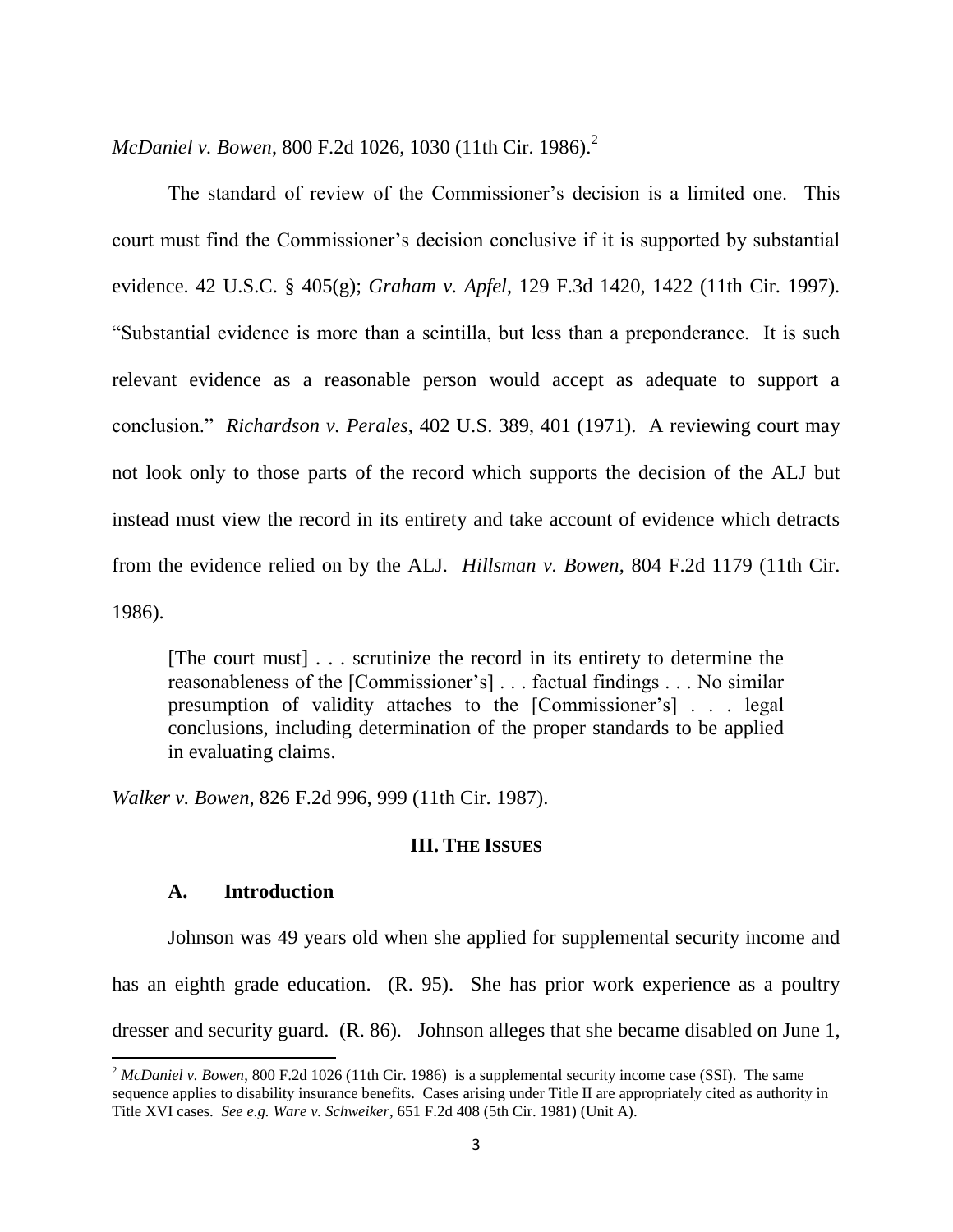2006, due to knee swelling, back and knee pain, carpal tunnel syndrome, COPD, glaucoma, headaches, and fatigue. (R. 73, 77-78, 100, 104, 245). After the hearing on July 15, 2011, the ALJ found that Johnson suffers from status post right carpal and cubital tunnel release with carpal tunnel on the left, hypertension, left ventricular hypertrophy, neuropathy, diabetes, obesity, and asthma. (R. 25). The ALJ found that Johnson is unable to perform her past relevant work, but that she retains the residual functional capacity to perform light work with the following limitations:

The claimant's specific physical capabilities during the period of adjudication have been the ability to lift/carry up to 20 pounds occasionally and 10 pounds frequently; alternate sitting/standing, but would not need to leave the workstation; climb stairs/ramps, bend, stoop, kneel, crouch and crawl occasionally; and handle, finger and feel frequently. The claimant could work in a job that would not require her to climb ladders/scaffolds/ropes, work at unprotected heights, with dangerous equipment, in temperature extremes, in humidity and wetness extremes and with exposure to concentrated environmental pollutants.

(R. 29). Testimony from a vocational expert led the ALJ to conclude that a significant number of jobs exist in the national economy that Johnson can perform, including work as a mail clerk, garment folder, and electrical accessories assembler. (R. 42-43). Accordingly, the ALJ concluded that Johnson is not disabled. (R. 43).

## **B. Plaintiff's Claims**

Johnson presents the following issues for this court's consideration:

(1) The Commissioner's decision should be reversed as the ALJ's finding failed to properly define the sit/stand option as required under Social Security Ruling 96-9p.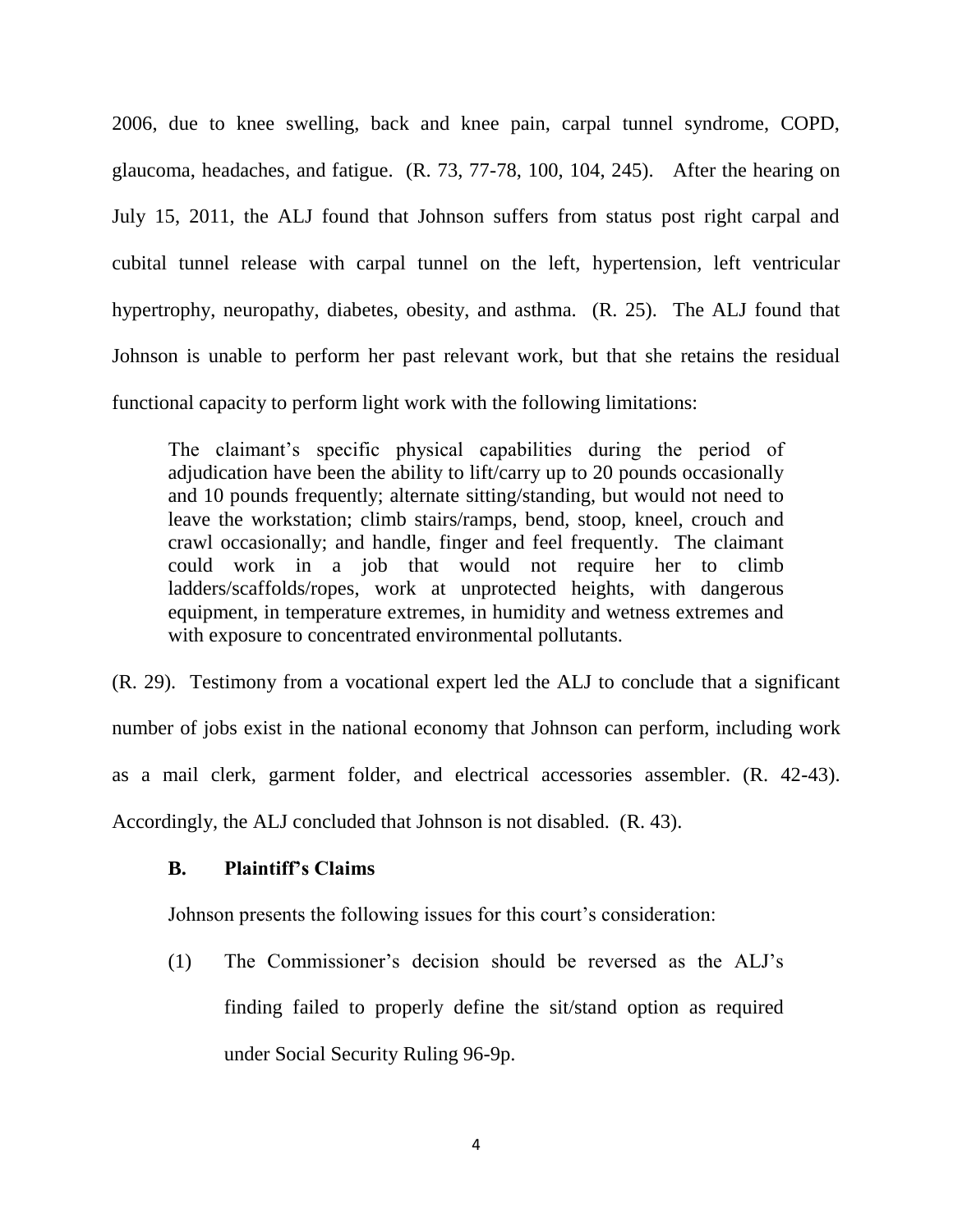(2) The Commissioner's decision should be reversed because the ALJ erred by failing to complete the record in not recontacting Johnson's treating physician, Dr. Lance K. Dyess.

(Pl's Br., p. 4).

#### **IV. DISCUSSION**

#### **A. The Sit-Stand Option**

Johnson asserts that the ALJ's determination that she has the residual functional capacity to perform light work with limitations is not supported by substantial evidence. Specifically, she argues the ALJ failed to conduct a function-by-function analysis in compliance with SSR 96-8p before determining that she has the residual functional capacity to perform light work. Johnson contends that the ALJ failed to define the frequency in which she would need to alternate positions and the length of time she is able to sit or stand. She argues that the ALJ should have further developed the record and resolved inconsistencies by re-contacting her treating physician before determining her residual functional capacity to perform light work with a sit/stand option.

An ALJ is required to independently assess a claimant's residual functional capacity "based upon all of the relevant evidence." 20 C.F.R. § 404.1545(a)(3) ("We will assess your residual functional capacity based on all of the relevant medical and other evidence."); 20 C.F.R. § 404.1546(c) ("If your case is at the administrative law judge hearing level. . ., the administrative law judge . . . is responsible for assessing your residual functional capacity."). *See also Lewis*, 125 F.3d at 1440 ("The residual functional capacity is an assessment, based upon all of the relevant evidence, of a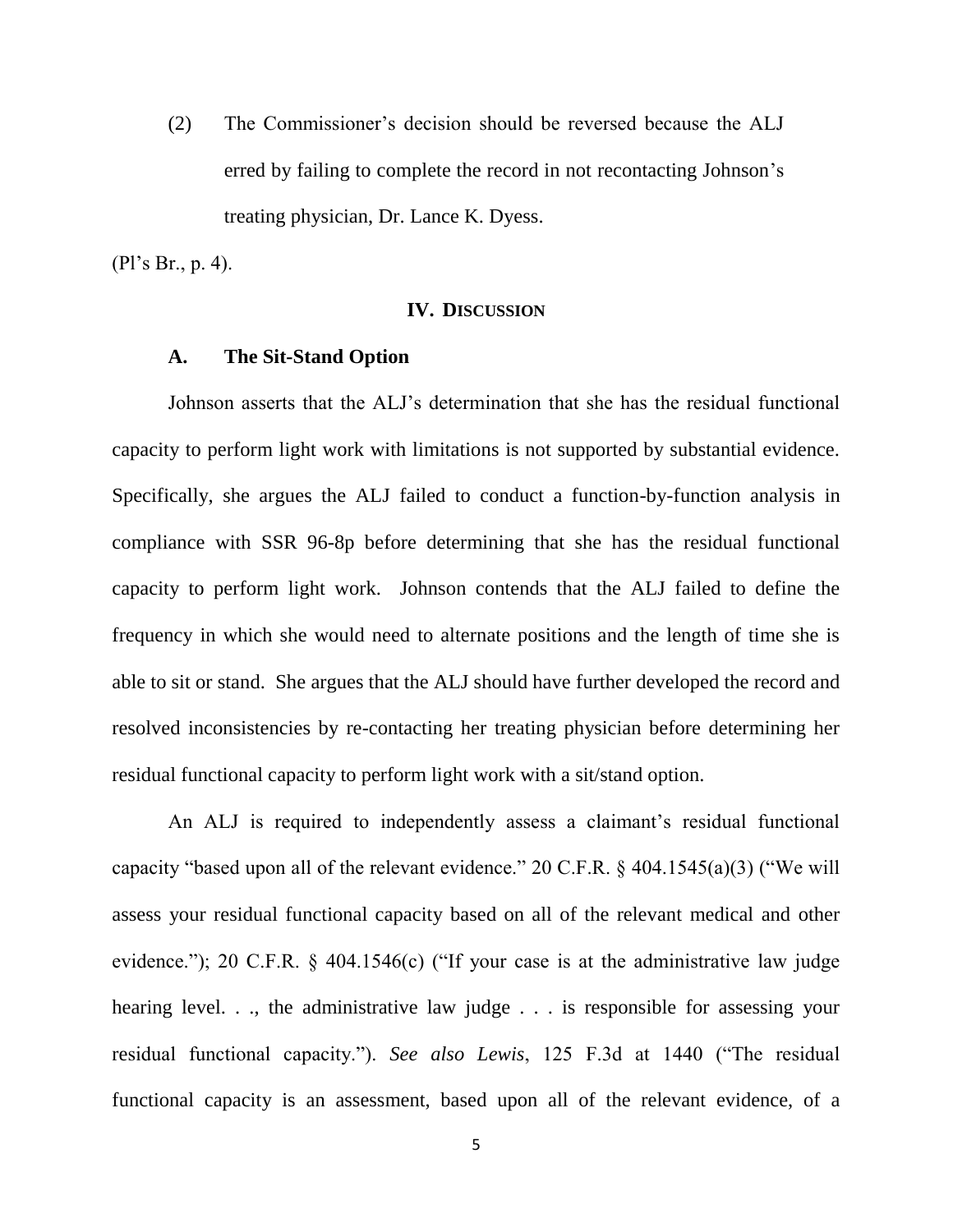claimant's remaining ability to do work despite his impairments."). "Residual functional capacity, or RFC, is a medical assessment of what the claimant can do in a work setting despite any mental, physical or environmental limitations caused by the claimant's impairments and related symptoms." *Peeler v. Astrue*, 400 Fed. Appx. 492, 494 n.2 (11th

# Cir. 2010) (citing 20 C.F.R. § 416.945(a)).

In determining the effect of Johnson's impairments on her residual functional capacity to perform light work, the ALJ found:

I note that Dr. Dyess' responses in the CAP forms in Exhibits 6F and 28F are identical, indicating that her pain has not significantly changed since 2007. Dr. Dyess' opinion in this regard is consistent with the above residual functional capacity.

Dr. Dyess' PCE forms in Exhibits 6F and 29F show a range of light work. There is a distinction between the current residual functional capacity and Dr. Dyess' most recent residual functional capacity in that he says the claimant can stand and walk 2 hours a day; and I have a sit/stand opinion. These residual functional capacities are not inconsistent; it is just that Dr. Dyess is limited by the nature of the form. The testimony of [the] vocational expert is for jobs that can be performed with position changes, as discussed in detail below. Therefore I am giving some weight to Dr. Dyess' PCE and CAP in Exhibits 28F and 29F. However, I give little weight to Dr. Dyess' statement that the claimant is likely to be absent from work as a result of the impairments or treatment more than 4 days per month. As noted above, Dr. Dyess' records show generally benign findings, which is inconsistent with his degree of absenteeism.

(R. 41).

The ALJ's findings regarding Johnson's ability to stand and/or walk are fully supported by the evidence, including her treating physician's medical records. On November 14, 2007, Dr. Lance K. Dyess completed a Clinical Assessment of Pain form in which he found that "[p]ain is present but does not prevent functioning everyday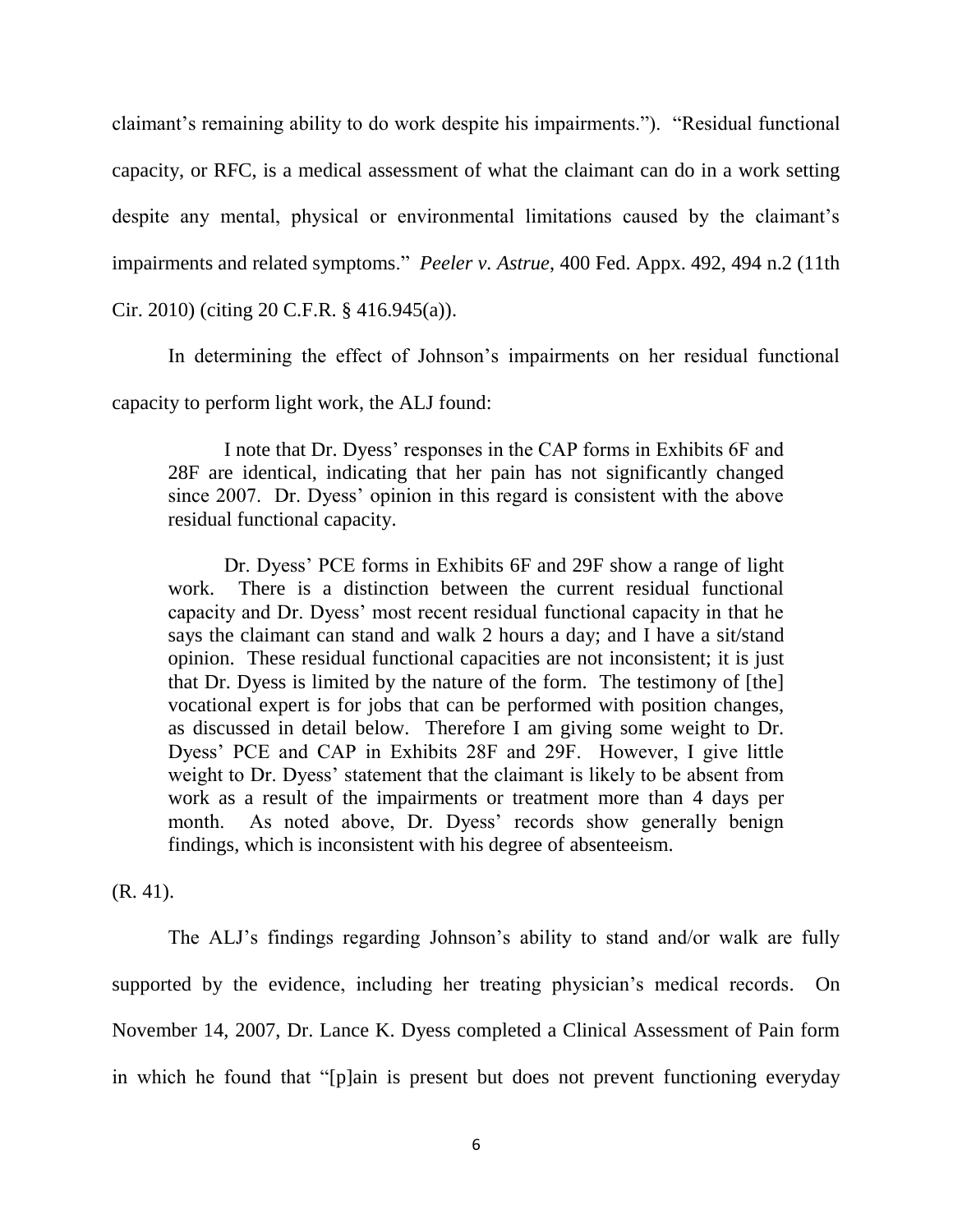activities or work," that physical activity would cause "[s]ome increase [of pain] but not to such an extent as to prevent adequate functioning in such tasks," and that "[s]ome limitations [from side effects of prescribed medication] may be present but not to such a degree as to create serious problems in most instances." (R. 384). Dr. Dyess also completed a Physical Capacities Evaluation form, in which he found Johnson would be able to lift and/or carry twenty pounds occasionally to ten pounds frequently during a normal workday. (R. 385). In addition, he found that she is able to sit between zero to one hour at a time and five to six hours total during an eight-hour workday and stand or walk between one to two hours total during an eight-hour workday. *Id*. He also found that Johnson does not require the use of an assistive device, that she can frequently engage in push and pull movements involving arm and/or leg controls, and that she would likely be absent from work more than four days per month. *Id.* Dr. Dyess' opinion was based on Johnson's "knee [and] ankle/lower leg pain." (R. 385).

On July 14, 2011, Dr. Dyess completed an additional Clinical Assessment of Pain form, in which he found that "[p]ain is present but does not prevent functioning everyday activities or work," that physical activity would cause "[s]ome increase [of pain] but not to such an extent as to prevent adequate functioning in such tasks," and that "[s]ome limitations [from side effects of prescribed medication] may be present but not to such a degree as to create serious problems in most instances." (R. 648). He also completed a Physical Capacities Evaluation form, in which he found that Johnson is able to sit six to seven hours and stand or walk one to two hours during an eight-hour workday. (R. 649). Dr. Dyess found that Johnson does not require the use of an assistive device and that she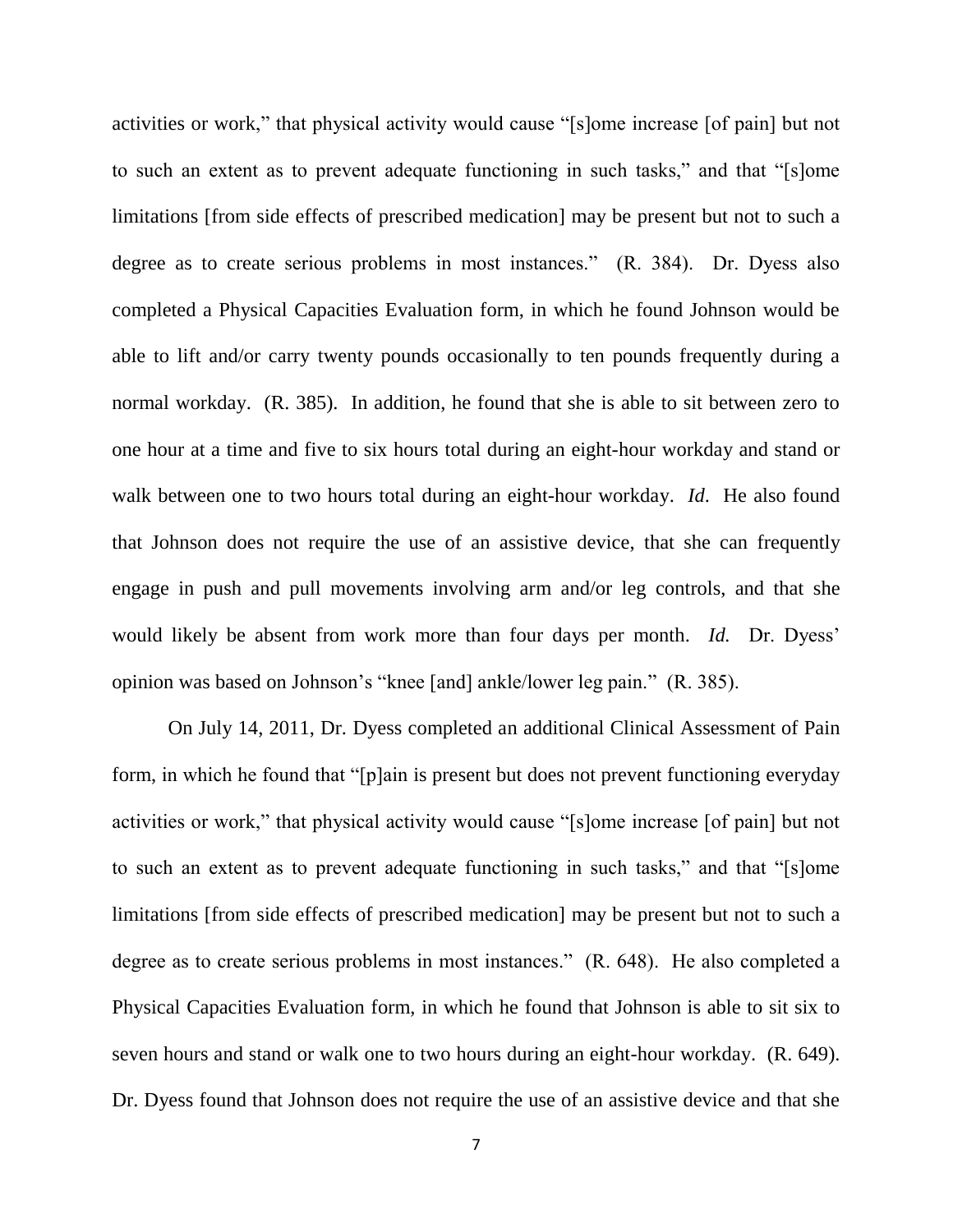is able to occasionally engage in pushing and pulling movement and never climb stairs or ladders. *Id*. Dr. Dyess also found that Johnson would most likely be absent from work more than four days per month. *Id*. Dr. Dyess noted that the reasons for his findings were based on Johnson's exertional dypsnea, diabetes, hypertension, glaucoma, diplopia, and recent complaints of left upper extremity paresis. *Id*.

The ALJ's finding that the medical records do not support Dr. Dyess' opinion that Johnson would be absent from work for more than four days per month is likewise supported by substantial evidence. As noted by the ALJ, Dr. Dyess' medical records show "generally . . . benign findings." (R. 30). For example, x-rays of Johnson's chest and left lower leg and knee were normal. (R. 567, 613, 703-04). In addition, Johnson's diabetes is well controlled when she takes her medication. (R. 612, 614). The medical records also indicate that Dr. Dyess repeatedly advised Johnson to exercise, lose weight, stop smoking, and maintain a strict diet. (R. 558, 560-63, 612, 615, 660, 662).

Johnson also argues that the ALJ should have sought additional information from Dr. Dyess. Specifically, she argues the ALJ's finding that Physical Capacities Evaluation Form is limited coupled with his determination that Dr. Dyess' handwriting is illegible establishes that the ALJ should have re-contacted the treating physician. An ALJ has a duty to develop a full and fair record. *Kelley v. Heckler*, 761 F.2d 1538 (11th Cir. 1985). This court has reviewed Dr. Dyess' notations in the medical record, as well as his findings in the residual functional capacity questionnaire. Although the treating physician's handwriting is somewhat difficult to read, Dr. Dyess' notations are understandable when viewed in the context of the medical records. Nothing in Dr.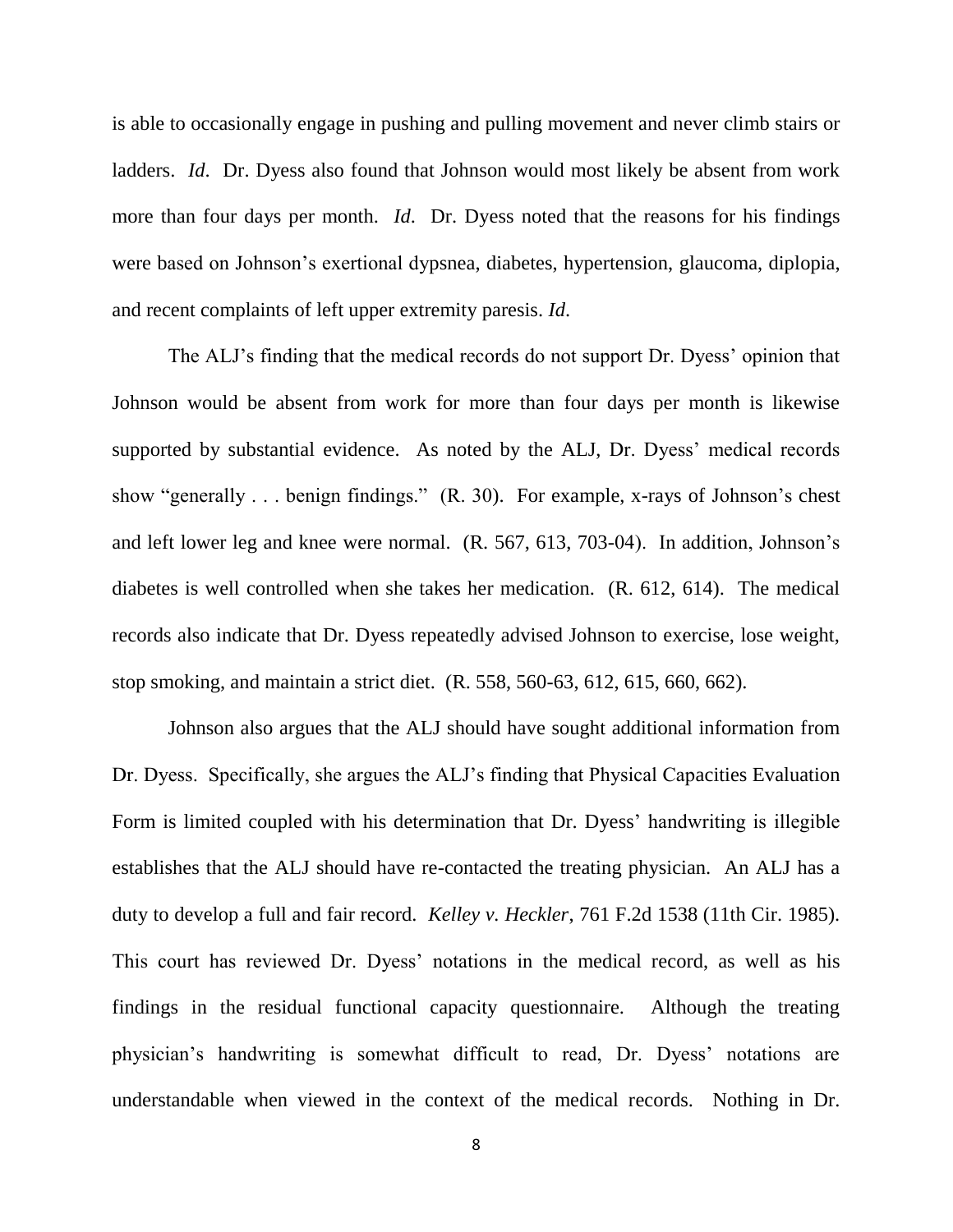Dyess' notes indicates a recommendation that Johnson refrain from work or other physical activity on a long-term basis. As previously discussed, Dr. Dyess recommended that Johnson engage in exercise.

The ALJ had before him sufficient medical evidence from which he could make a reasoned determination of Johnson's residual functional capacity. Re-contacting the treating physician for additional information or clarification is unnecessary because substantial evidence supports the Commissioner's determination that Johnson is not disabled. *See Shaw v. Astrue*, Fed. Appx. 684, 688-89 (11th Cir. 2010) (holding that the ALJ did not err by neglecting to re-contact the treating physician since additional contact is only necessary where the basis of the opinion cannot be ascertained); *Couch v. Astrue*, 267 Fed. Appx. 853, 855 (11th Cir. 2008) (holding that substantial evidence supported the ALJ's decision not to accord controlling weight to the treating physician's opinion and the ALJ was not required to re-contact the claimant's treating physician because the progress notes were adequate and the rest of the evidence supported the ALJ's decision); *Osborn v. Barnhart*, 194 Fed. Appx. 654 (11th Cir. 2006). Furthermore, the court finds that the ALJ resolved any inconsistencies when he noted:

Dr. Dyess' PCE forms in Exhibits 6F and 29F show a range of light work. There is a distinction between the current residual functional capacity and Dr. Dyess' most recent residual functional capacity in that he says the claimant can stand and walk 2 hours a day; and I have a sit/stand option. These residual functional capacities are not inconsistent; it is just that Dr. Dyess is limited by the nature of the form.

(R. 41).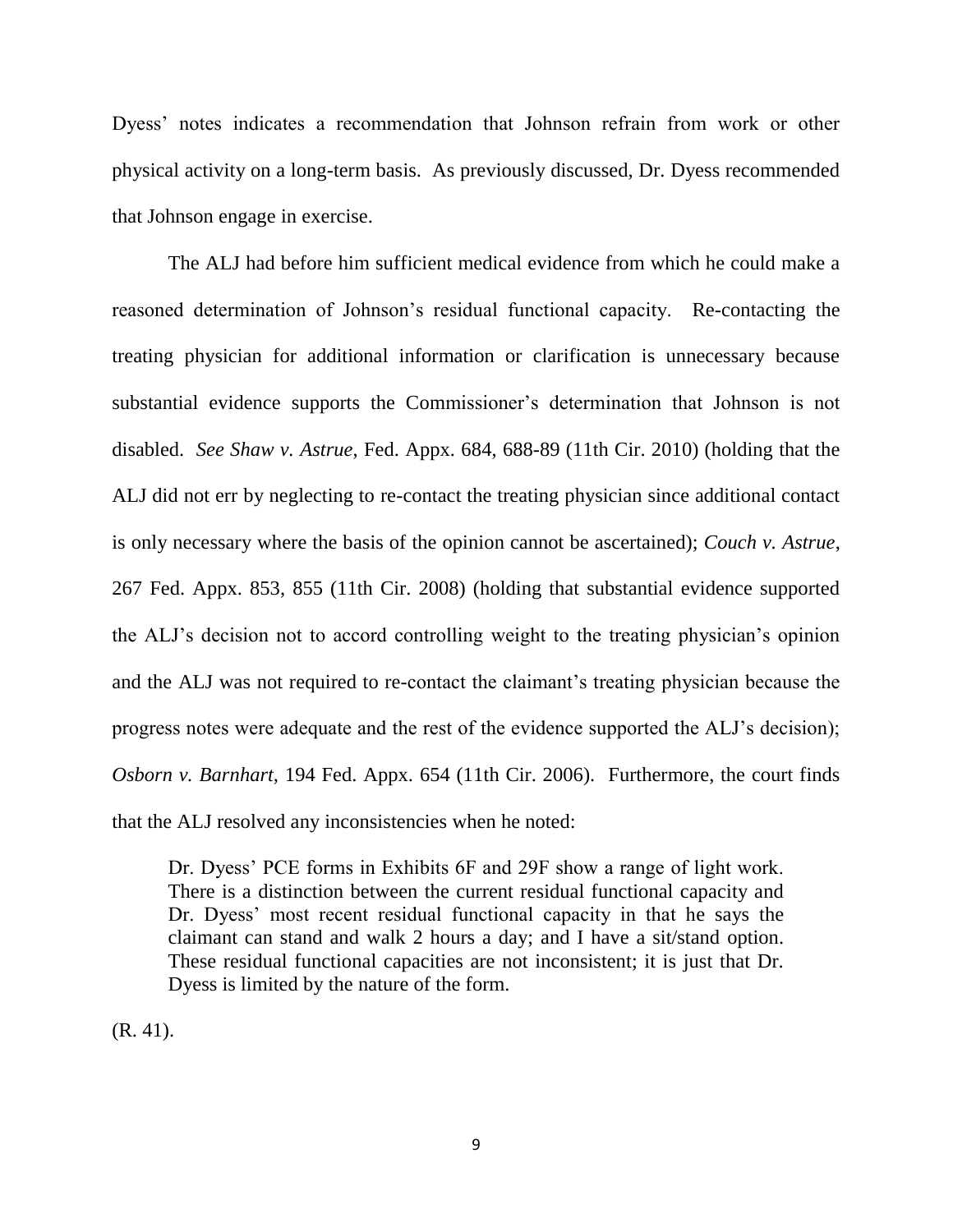After carefully reviewing the medical records, this court concludes that the ALJ did not err in failing to re-contact the treating physician.

The court finds that the ALJ adequately evaluated Johnson's functional limitations and restrictions in his decision. The ALJ found that Johnson "has the residual functional capacity to perform light work as defined in 20 CFR  $416.967(b)$ . . . ." (R. 29). The Regulation provides:

Light work involves lifting no more than 20 pounds at a time with frequent lifting or carrying of objects weighing up to 10 pounds. Even though the weight lifted may be very little, a job is in this category when it requires a good deal of walking or standing, or when it involves sitting most of the time with some pushing and pulling of arm or leg controls. To be considered capable of performing a full or wide range of light work, you must have the ability to do substantially all of these activities. If someone can do light work, we determine that he or she can also do sedentary work, unless there are additional limiting factors such as loss of fine dexterity or inability to sit for long periods of time.

Social Security Ruling 96-8p requires that the ALJ consider all the evidence and assess the plaintiff's ability to do work-related activities, including sitting, standing, walking, lifting, carrying, pushing, and pulling. *See* SSR 96-8p at \*3, \*5 (1996). SSR 96-8p provides that, at Step 4 of the sequential evaluation, the RFC should not be expressed in terms of the exertional categories, such as "sedentary," "light," "medium," or "heavy." *Id*.

Social security rulings do not have the force and effect of statutes or regulations. *See Orn v. Astrue*, 495 F.3d 625, 636 (9th Cir. 2007); *Fagan v. Astrue*, 231 Fed. Appx. 835, 837 n. 2 (10th Cir. 2007); *Walker v. Sec'y of Health and Human Servs*., 856 F.2d 1352, 1356 (9th Cir. 1988). However, the Rulings are generally entitled to deference.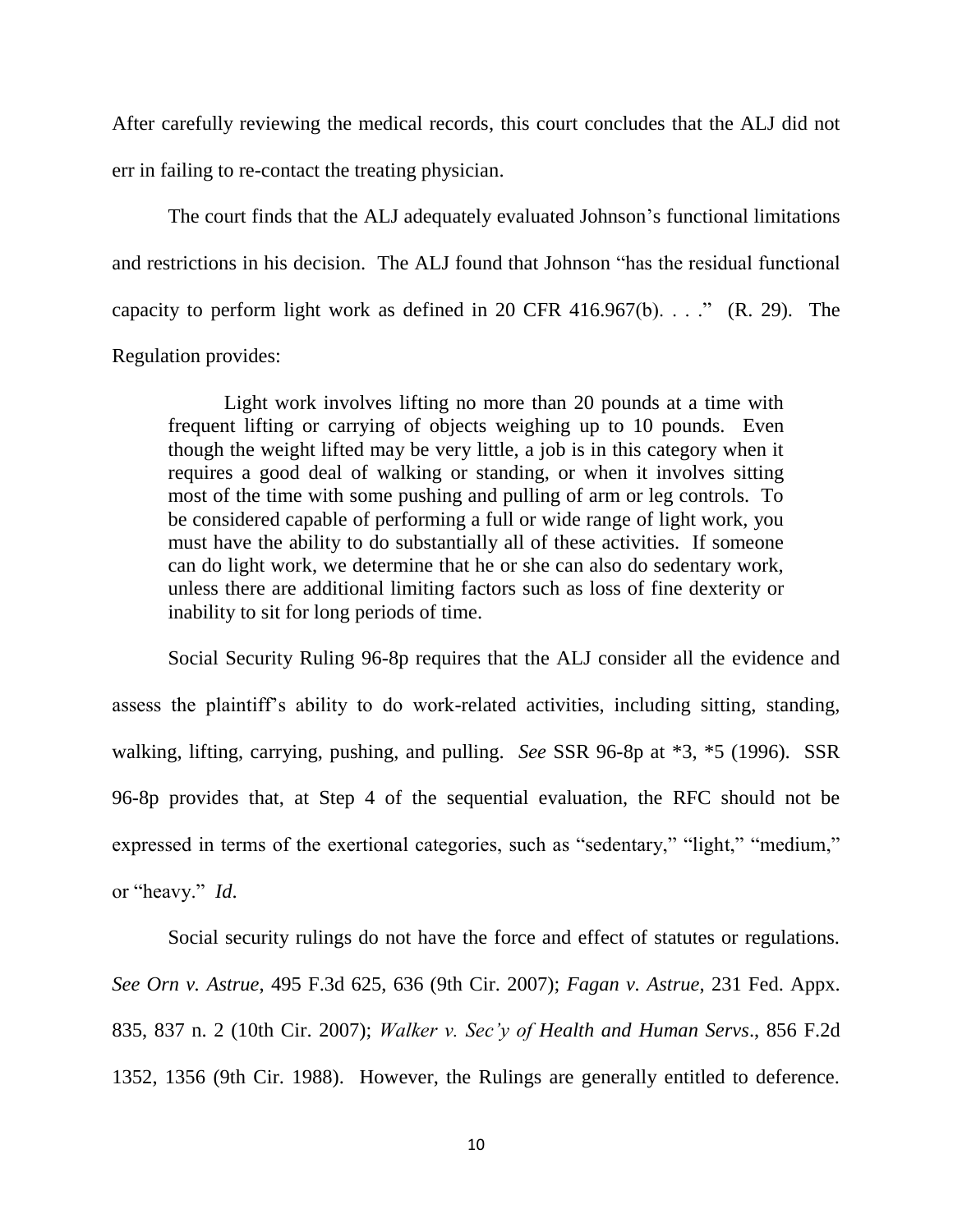*Fagan*, 231 Fed. Appx. at 837. In this case, the ALJ gave sufficient deference to the Ruling when making his residual functional capacity finding. SSR 96-8p does not require an ALJ to mechanically assess functions for which there is no credible evidence of impairment. The purpose of the function-by-function assessment is to insure that the ALJ does not overlook an important restriction and thereby incorrectly classify the individual's capacity for work. See SSR 96-8p, 1996 WL 374184, at \*4. An ALJ need not provide superfluous analysis of irrelevant limitations or relevant limitations about which there is no conflicting medical evidence. *See Depover v. Barnhart*, 349 F.3d 563, 576-68 (8th Cir. 2003). The ALJ conducted a thorough analysis of the testimony and considered all of the objective medical evidence in reaching his decision.

Johnson also argues that the ALJ failed to apply SSR 83-10 properly because he did not consider the frequency or amount of time she would need to alternate sitting or standing when determining her residual functional capacity to perform light work. At the administrative hearing, the ALJ posed a hypothetical to the vocational expert which included a sit/stand option. "Although the ALJ did not specify in the hypothetical question posed to the VE the frequency with which Plaintiff needed to change [her] sit/stand position, the ALJ's instruction to the VE to include a sit/stand option . . . contains the reasonable 'implication' that 'the sit/stand option would be at [Plaintiff's] own volition.'" *Hart v. Colvin*, No. 5:12cv156-EMT, 2013 WL 4736841, \*15 (N.D. Fla. August 30, 2013) (citing *Williams v. Barnhart*, 140 F. App'x 932, 937 (11th Cir. 2005) (per curiam)). *See also Emory v. Astrue*, No. 1:11cv2908-TWT-JFK, 2013 WL 1010660, \*8 (N.D. Ga 2013) (quoting *Lucas v. Astrue*, 2012 WL 6043089, \*4 (N.D. Ala. Dec. 4,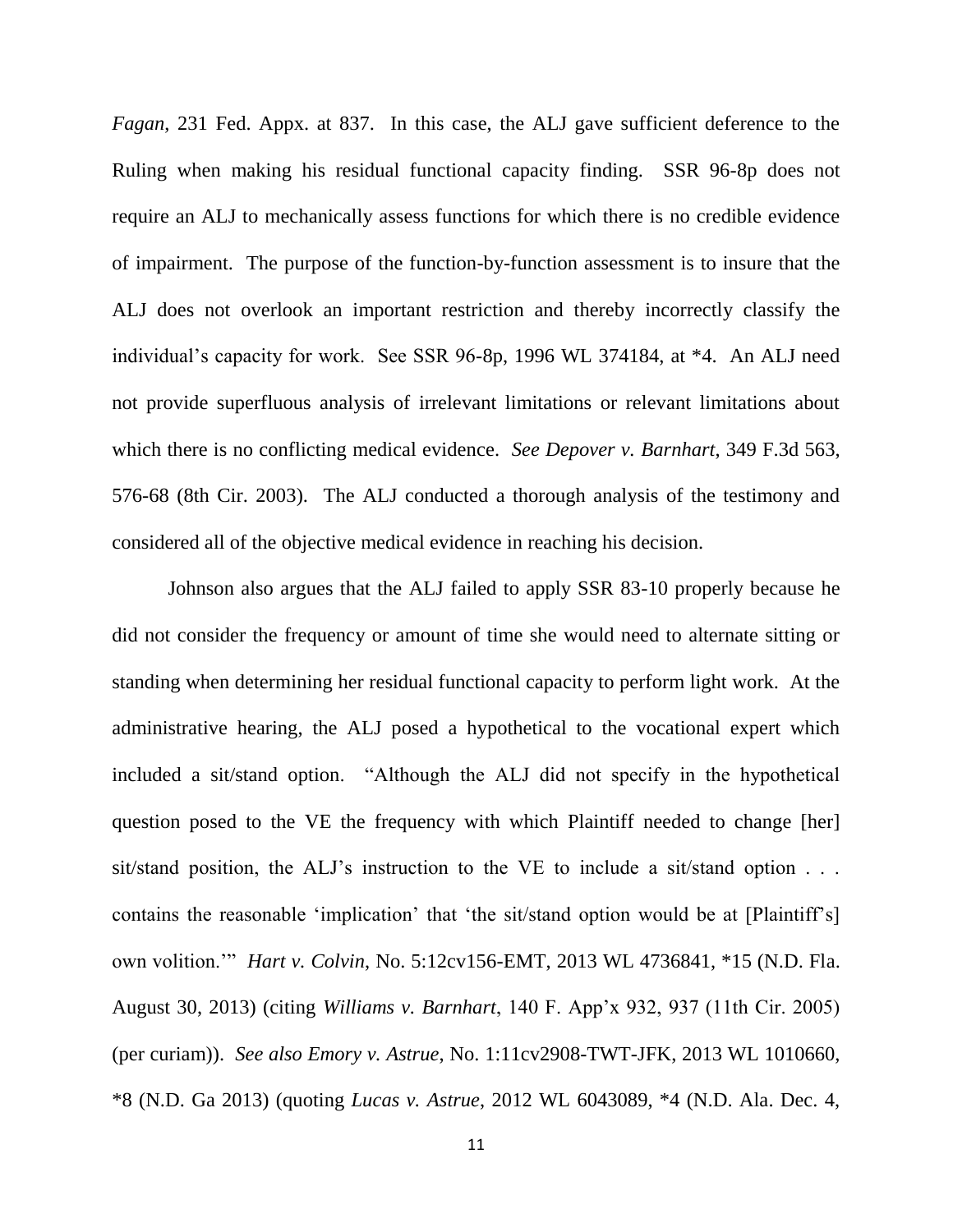2012) (A "'common-sense reading of the ALJ's RFC assessment and the hypothetic question he posed to the [VE] is that the ALJ contemplated a sit/stand option at will.'"). Furthermore, Johnson has failed to present evidence showing that her need to sit or stand would prevent her from performing the jobs identified by the vocational expert, which she must do in order to be found disabled. *See Williams*, *supra*; *Emory*, *supra*; *Hart*, 2013 WL 4736841, \*16. This court therefore concludes that the evidence fully supports the ALJ's findings concerning Johnson's ability to perform light work with a sit/stand option.

### **B. Carpal Tunnel Syndrome**

Johnson also argues that the ALJ should have further developed the record concerning her carpal tunnel syndrome. When discussing the effects of Johnson's carpal tunnel condition on her residual functional capacity to perform work, the ALJ found:

. . . [Dr. Judson Moore, a hand surgeon,] assessed the claimant with cubital tunnel syndrome on the right and CTS bilaterally. He noted the claimant wanted to have something done about this; so he set her up for a right carpal tunnel and right cubital tunnel release. (Exhibit 3F).

Dr. Moore performed the right carpal tunnel and cubital tunnel release on February 9, 2007, and was very pleased with the results. She was doing great; and her motion was "perfect." She had minimal swelling. Dr. Moore planned to see her again in 10 days, and noted she did not need any more pain medication. She said she was already sleeping better at night; and her numbness was gone. On February 28, 2007, Dr. Moore examined the claimant; and she had full range of motion. She reported she had normal sensation everywhere except for the ulnar border of her hand; but the finger had normal sensation. Dr. Moore again noted the claimant was very pleased with the results; and she wanted to have the left side done. However, her mother had a stroke; and she needed to take care of that. Dr. Moore assessed her with status post carpal and cubital tunnel syndrome releases on the right. He planned to see her back as needed, per her request.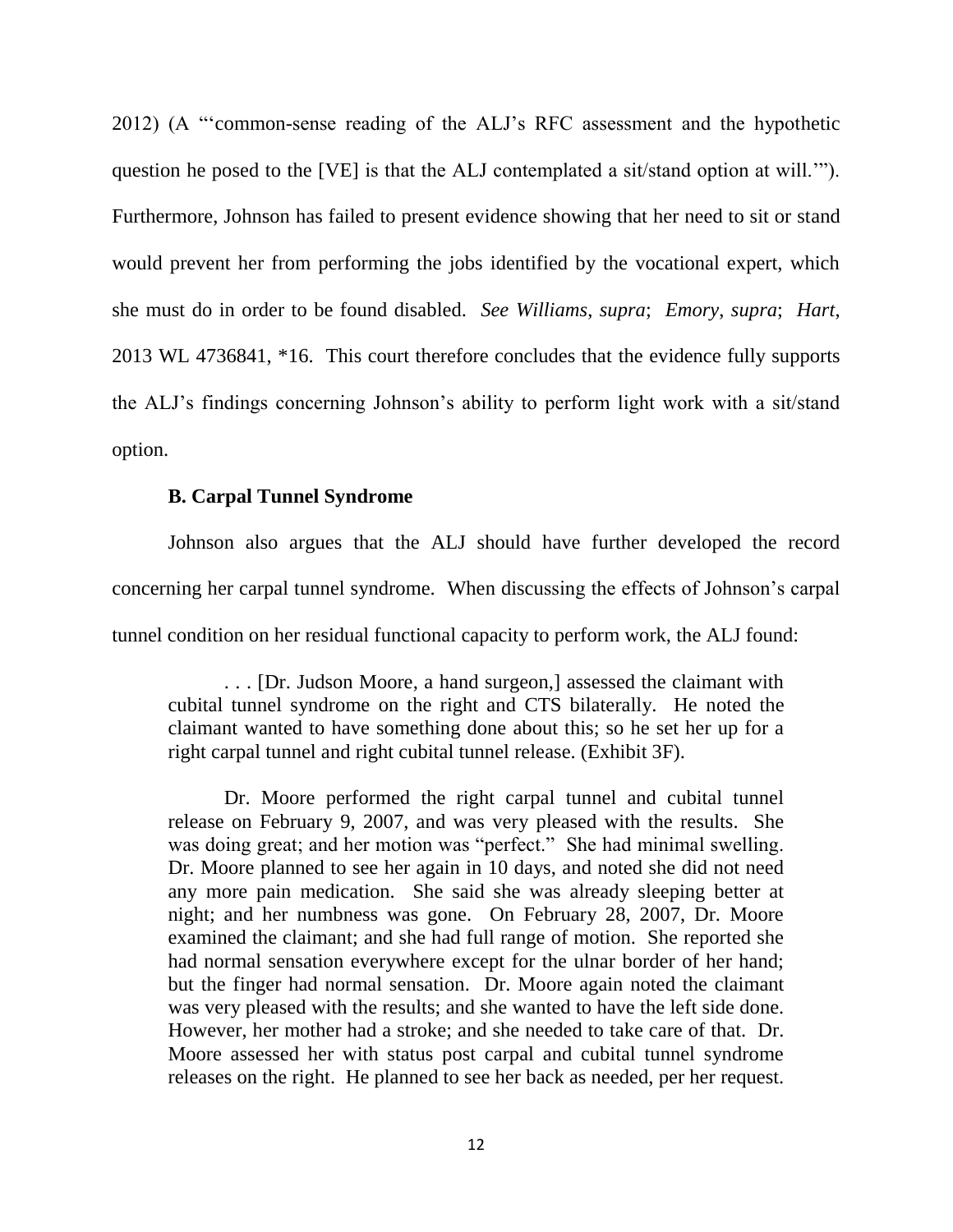Dr. Moore believed she had issues with the left carpal tunnel; and the claimant was to schedule a follow up and possible surgery.

The claimant underwent a consultative physical exam with Mark B. Ellis, DO, an internist, on June 18, 2009. The claimant told Dr. Ellis that she had symptoms of CTS in both wrists and hands, but had surgery on the right side approximately 3-4 years ago. The claimant said she felt that the hand symptoms are from her time working at a chicken plant. The claimant stated that she can lift 10-12 pounds on a one-time lift. The claimant was able to drive, and drove herself to the appointment. During the physical exam, the claimant had decreased range of motion in the cervical spine, shoulders and elbows; but she had full range of motion in the wrists. The claimant had normal bilateral ulnar deviation, radial deviation, flexion and extension. Her range of motion in all fingers was normal. No gross motor or sensory deficits were noted. The claimant was able to handle, manipulate and transfer objects from one hand to another. The cranial nerves appeared grossly normal. Deep tendon reflexes were 2/4 in the arms bilaterally. Dr. Ellis said the claimant had good sensation to light touch in all areas. The extremities had no atrophy, wasting or deformity noted. There was no clubbing cyanosis or edema present. Grip strength was 5/5 in each hand. (Exhibit 16F).

In terms of the claimant's alleged status post right carpal and cubital tunnel release with carpal tunnel on the left, the fact that she underwent surgery suggests that the symptoms were genuine. However, it is offset by the fact that the record reflects that the surgery was generally successful in relieving the symptoms. (Exhibit 3F). While Dr. Dyess conducted NCV testing that showed some mild neuropathy, this was prior to her surgery; and her physical exams since then have shown that she is neurologically intact. (Exhibits 7F, 16F, 20F, 22F, 26F and 27F). Dr. Ellis noted in June 2009, that the claimant had 5/5 grip strength bilaterally; and she was able to handle, manipulate and transfer objects from one hand to another. (Exhibit 16F). Although the claimant's CTS has been treated with success, I have covered some potential difficulties with the manipulative limitations. I find that she is capable of lifting/carrying up to 20 pounds occasionally and 10 pounds frequently; and handling, fingering and feeling frequently.

(R. 33).

The ALJ's determination that Johnson has the residual functional capacity to perform light work, including handling, fingering, and feeling frequently, is supported by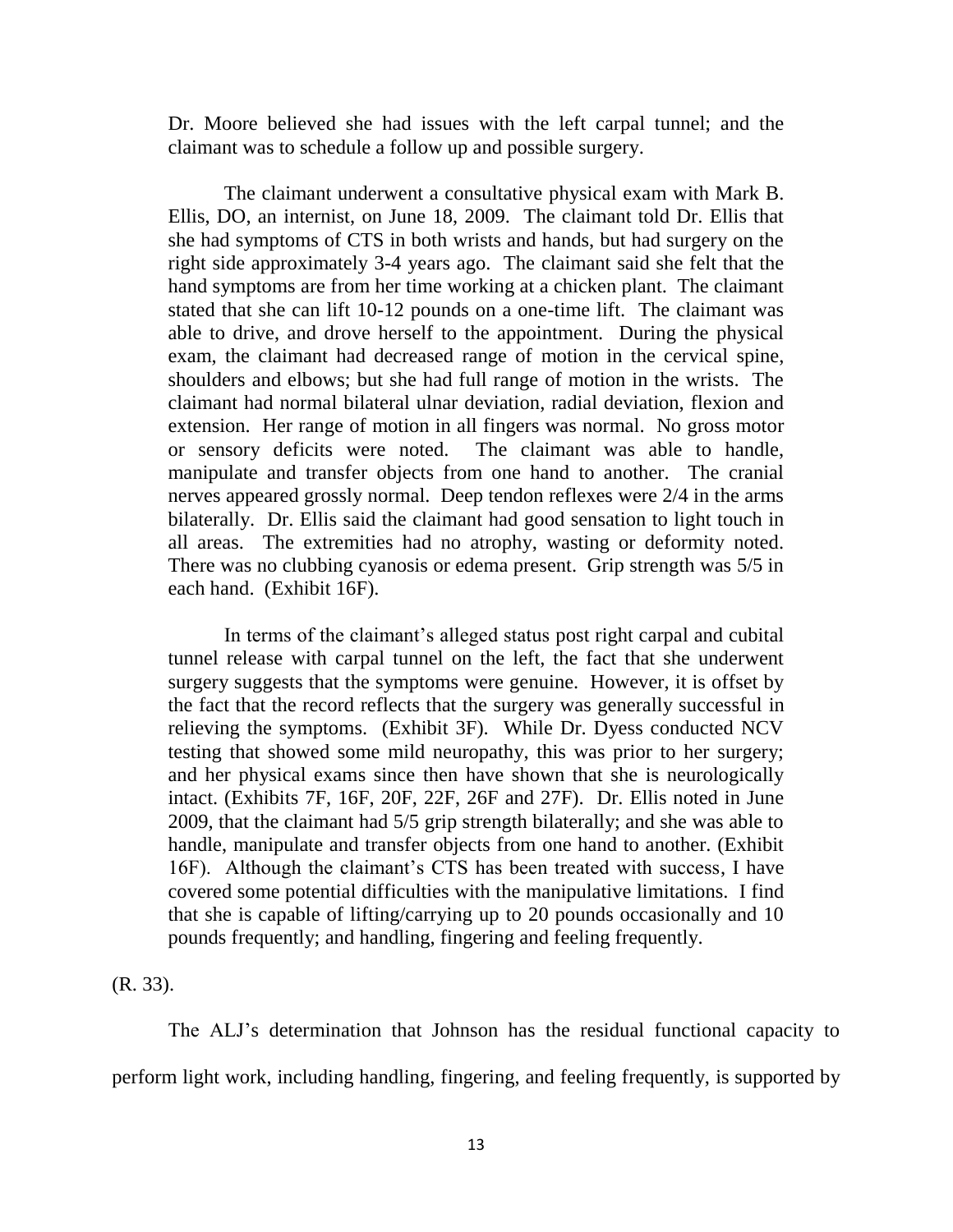substantial evidence. The medical records demonstrate that, on February 9, 2007, Dr. Judson Moore, an orthopedic surgeon, conducted a carpal and cubital tunnel release on Johnson's right hand. (R. 370). During a follow-up appointment on February 14, 2007, Dr. Moore noted that Johnson no longer needs pain medication, her numbness was gone, and that she reported sleeping better. (R. 365). On February 28, 2007, Johnson reported normal sensation everywhere except for the ulnar border of her hand, that she was very pleased, and that she would like to have her left side done as well. (R. 364). Dr. Moore noted that Johnson wished to wait until after her mother recovered from a stroke before scheduling surgery on the left. *Id*. He advised her to return as needed. *Id*. On June 18, 2009, Dr. Mark Ellis, a consultative physician, conducted a physical examination. (R. 515). Dr. Ellis noted that Johnson's wrist deviation, flexion, and extension were normal, that her elbow flexion was 130 degrees on the left and 150 degrees on the right, and that her finger flexion and extension were normal. (R. 517). In his July 14, 2011, report, Dr. Dyess found that Johnson was able to push and pull with her arms and grasp, twist, and handle objects occasionally and engage in fine manipulation frequently. (R. 649). This court has reviewed the medical records in their entirety. Despite Dr. Dyess' opinion that Johnson is able to handle objects occasionally, the medical records support the ALJ's opinion that Johnson has the residual functional capacity to perform light work. Thus, clarification or additional information concerning Johnson's carpal tunnel syndrome is unnecessary because substantial evidence supports the Commissioner's determination that Johnson is not disabled. *See Shaw v. Astrue*, *supra*; *Couch v. Astrue*, *supra*.

Pursuant to the substantial evidence standard, this court's review is a limited one;